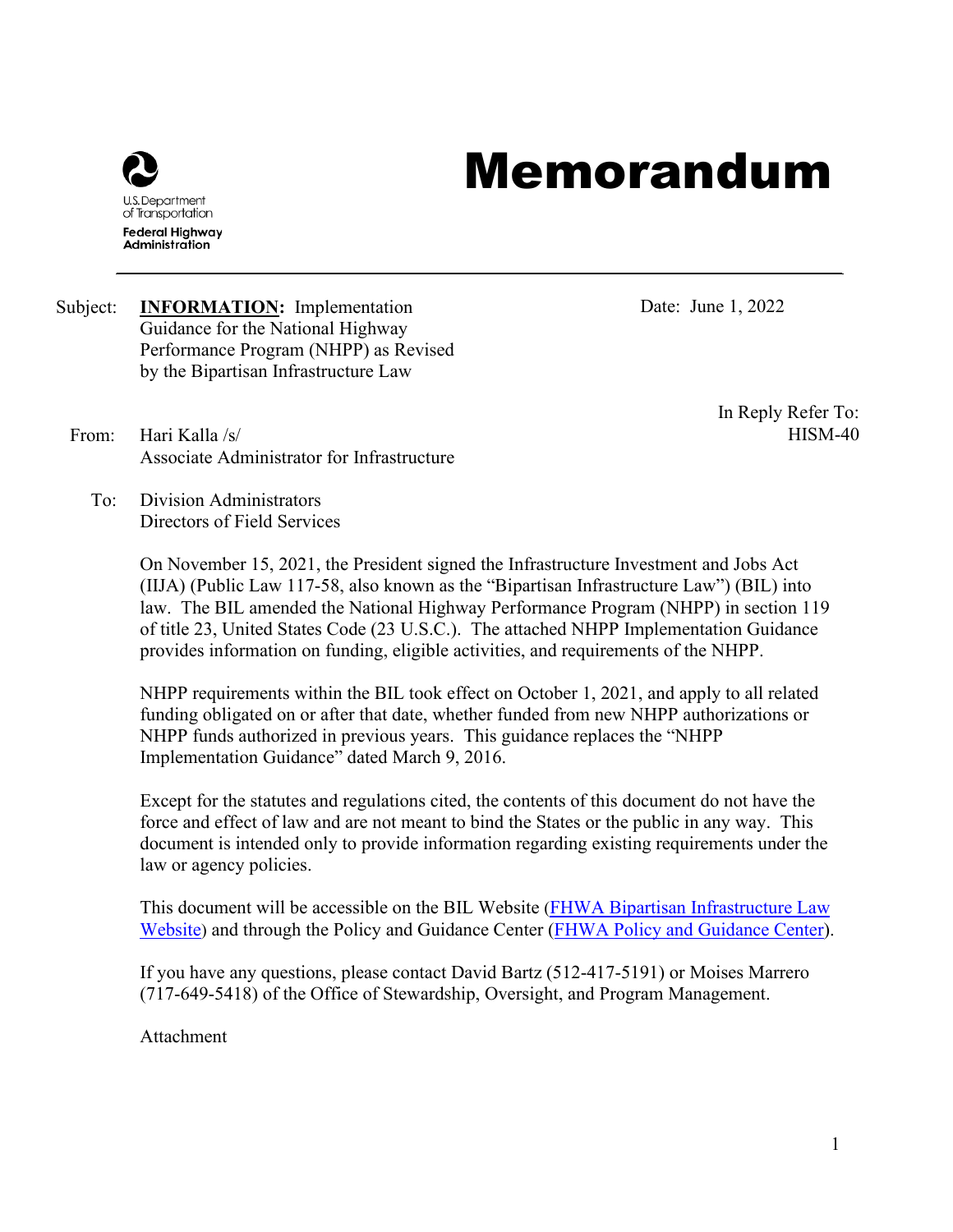## **National Highway Performance Program (NHPP) Implementation Guidance**  (June 1, 2022)

# **TABLE OF CONTENTS**

- **A. [OVERVIEW OF THE NATIONAL HIGHWAY PERFORMANCE PROGRAM](#page-2-0)**
- **B. [GUIDANCE ON STRATEGIC PRIORITIES AND USE OF THE FEDERAL-AID](#page-2-1)**
- **[HIGHWAY FORMULA FUNDING](#page-2-1)**
- **C. [GOVERNING AUTHORITIES](#page-8-0)**
- **D. [FUNDING](#page-8-1)**
- **E. [ELIGIBLE ACTIVITIES](#page-11-0)**
- **F. [STATE PERFORMANCE MANAGEMENT](#page-13-0)**
- **G. [INTERSTATE SYSTEM AND NHS BRIDGE CONDITION](#page-14-0)**
- **H. [BUNDLING OF BRIDGE PROJECTS](#page-14-1)**
- **I. [RESILIENCY AND PROTECTIVE FEATURES](#page-15-0)**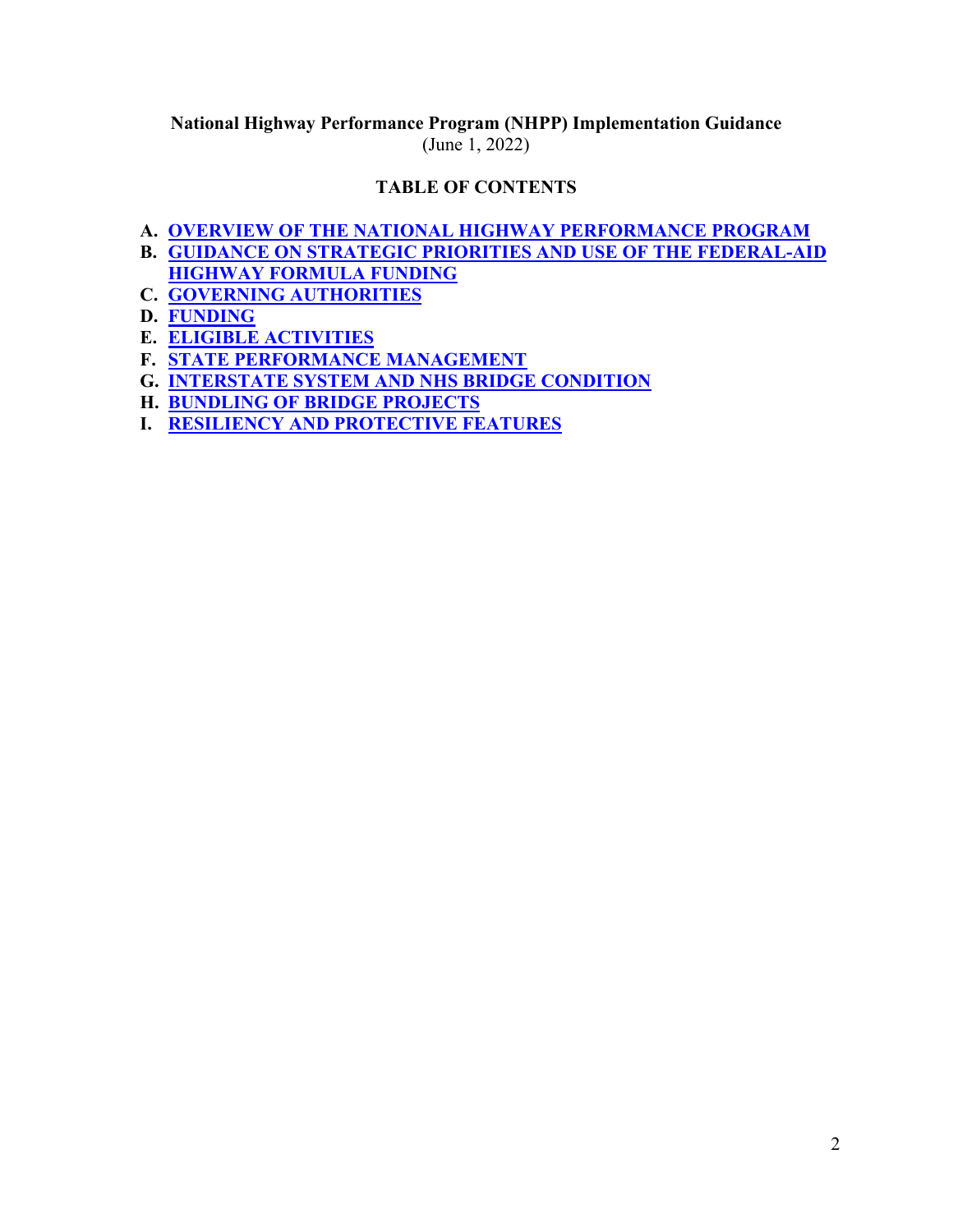#### <span id="page-2-0"></span>**A. OVERVIEW OF THE NATIONAL HIGHWAY PERFORMANCE PROGRAM**

This document provides background and guidance to clarify eligibility requirements for the National Highway Performance Program (NHPP) under the Infrastructure Investment and Jobs Act (IIJA) (Pub. L. 117-58, also known as the "Bipartisan Infrastructure Law" (BIL)).

The NHPP is focused on the condition, performance, and resiliency of the National Highway System (NHS), a network of 222,000 system miles of roadways important to the Nation's economy, defense, and mobility which carries 55 percent of Vehicle Miles Travelled nationally. In addition to the Interstate System, the NHS includes the Strategic Highway Network (STRAHNET), major strategic highway network connectors and intermodal connectors, and both urban and rural principal arterials. NHPP funds may be obligated only for a project on an "eligible facility" that is a project, part of a program of projects, or an eligible activity supporting progress toward the purposes of the NHPP program specified in 23 U.S.C. 119(b) as amended by BIL. The purposes of the NHPP program are:

- 1. to provide support for the condition and performance of the National Highway System;
- 2. to provide support for the construction of new facilities on the National Highway System;
- 3. to ensure that investments of Federal-aid funds in highway construction are directed to support progress toward the achievement of performance targets established in an asset management plan of a State for the National Highway System; and
- 4. to provide support for activities to increase the resiliency of the National Highway System to mitigate the cost of damages from sea level rise, extreme weather events, flooding, wildfires, or other natural disasters.

The fourth program purpose was added in Section 11105 of the BIL, along with provisions discussed further in sections E and I of this memorandum that include addition of eligibilities for resiliency improvements, including protective features, and activities to protect segments of the NHS from cybersecurity threats.

# <span id="page-2-1"></span>**B. GUIDANCE ON STRATEGIC PRIORITIES AND USE OF THE FEDERAL-AID HIGHWAY FORMULA FUNDING**

#### **1. Overview:**

On December 16, 2021, FHWA issued guidance, *[Policy on Using Bipartisan](https://www.fhwa.dot.gov/bipartisan-infrastructure-law/building_a_better_america-policy_framework.cfm)  Infrastructure Law Resources to Build a Better America*, that serves as an overarching framework to encourage the use of BIL resources for projects that advance United States Department of Transportation (USDOT) strategic priorities and will Build a Better America. That policy is available on FHWA's BIL resources implementation website at the following URL: [Policy on Using Bipartisan Infrastructure Law Resources to Build a](https://www.fhwa.dot.gov/bipartisan-infrastructure-law/building_a_better_america-policy_framework.cfm)  [Better America.](https://www.fhwa.dot.gov/bipartisan-infrastructure-law/building_a_better_america-policy_framework.cfm)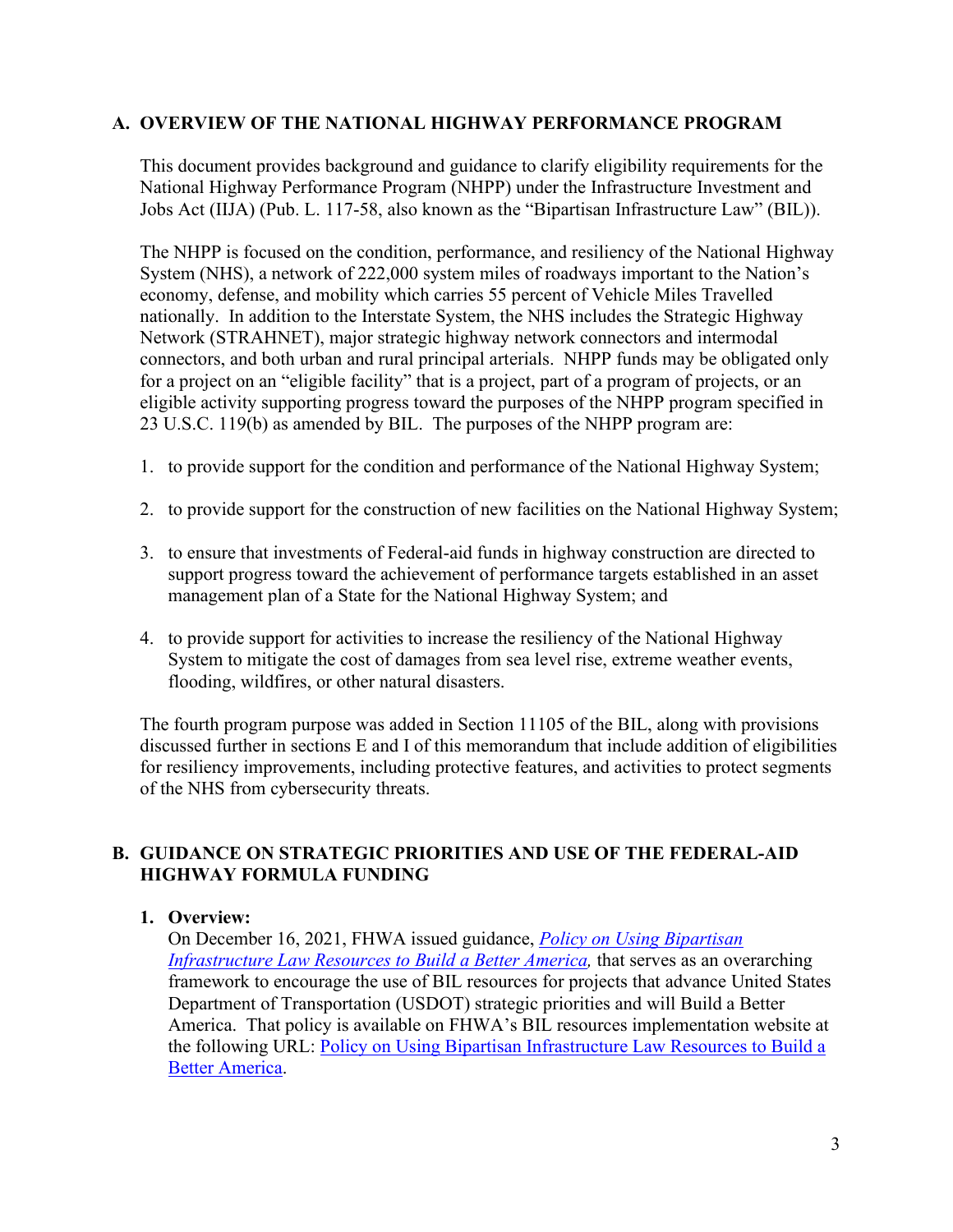## **2. Safety:**

## **Prioritizing Safety in All Investments and Projects**

The National Roadway Safety Strategy (NRSS) (issued January 27, 2022) commits the USDOT and FHWA to respond to the current crisis in traffic fatalities by "taking substantial, comprehensive action to significantly reduce serious and fatal injuries on the Nation's roadways," in pursuit of the goal of achieving zero highway deaths. FHWA recognizes that zero is the only acceptable number of deaths on our roads and achieving that is our safety goal. FHWA therefore encourages States and other funding recipients to prioritize safety in all Federal highway investments and in all appropriate projects, using relevant Federal-aid funding, including funds from NHPP.

The Safe System approach addresses the safety of all road users, including those who walk, bike, drive, ride transit, and travel by other modes. It involves a paradigm shift to improve safety culture, increase collaboration across all safety stakeholders, and refocus transportation system design and operation on anticipating human mistakes and lessening impact forces to reduce crash severity and save lives. To achieve the vision of zero fatalities, safety should be fully reflected in a State's transportation investment decisions, from planning and programming, environmental analysis, project design, and construction, to maintenance and operations. States should use data-driven safety analyses to ensure that safety is a key input in any decision made in the project development process and fully consider the safety of all road users in project development.

FHWA encourages State and local agencies to consider the use of funds from NHPP to address roadway safety and implement the Safe System approach wherever possible. Improvements to safety features, including traffic signs, pavement markings, and multimodal accommodations that are routinely provided as part of a broader Federal-aid highway project can and should be funded from the same source as the broader project as long as the use is eligible under that funding source.

Because of the role of speed in fatal crashes, FHWA is also providing new resources on the setting of speed limits and on re-engineering roadways to help "self-enforce" speed limits. To achieve the vision of zero fatalities on the Nation's roads, FHWA encourages States to assess safety outcomes for all project types and promote and improve safety for all road users, particularly vulnerable users. FHWA recommends that streets be designed and operated to maximize the existing right-of-way for accommodation of nonmotorized modes and transit options that increase safety and connectivity. Pedestrian facilities in the public right-of-way must comply with the Americans with Disabilities Act.

#### **Complete Streets**

As one approach to ensuring the safety of all roadway users, FHWA encourages States and communities to adopt and implement Complete Streets policies that prioritize the safety of all users in transportation network planning, design, construction and operations. Section 11206 of the BIL defines Complete Streets standards or policies as those which "ensure the safe and adequate accommodation of all users of the transportation system, including pedestrians, bicyclists, public transportation users,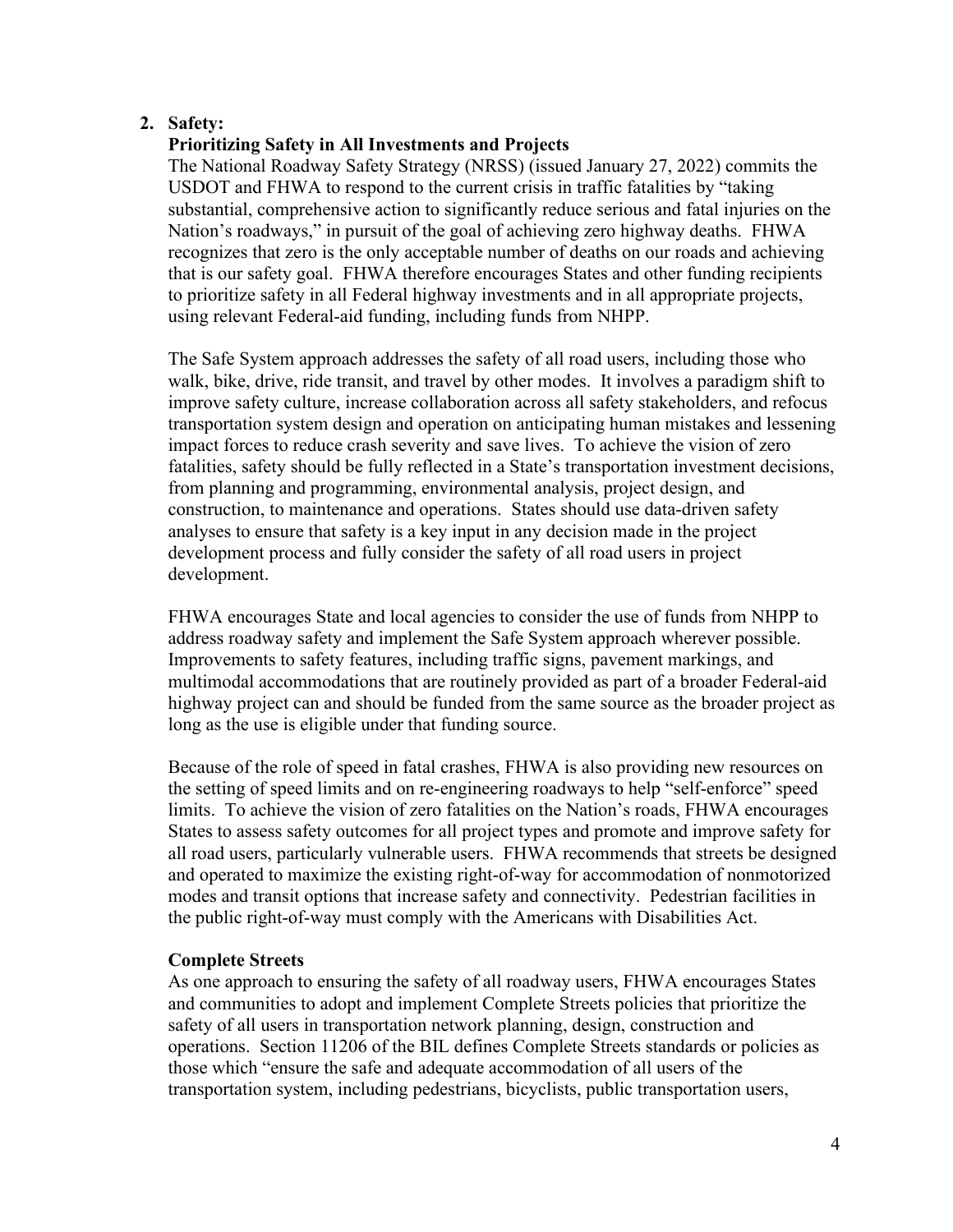children, older individuals, individuals with disabilities, motorists, and freight vehicles." A complete street includes but is not limited to, sidewalks, bike lanes (or wide paved shoulders), special bus lanes, accessible public transportation stops, safe and accommodating crossing options, median islands, pedestrian signals, curb extensions, narrower travel lanes, and roundabouts. A Complete Street is safe, and feels safe, for everyone using the street.

**3. Transit Flex:** FHWA, working with FTA, seeks to help Federal-aid recipients plan, develop, and implement infrastructure investments that prioritize safety, mobility, and accessibility for all transportation network users, including pedestrians, bicyclists, transit riders, micromobility users, freight and delivery services providers, and motorists. This includes the incorporation of data sharing principles and data management.

Funds from NHPP can be "flexed" to FTA to fund transit projects if certain requirements are met as required by title 23, United States Code (23 U.S.C.) (*See* 23 U.S.C. 119(d)(2)(G)). For title 23 funds that are flexed to FTA, section 104(f) of title 23, U.S.C., allows funds made available for transit projects or transportation planning to be transferred to FTA and administered in accordance with chapter 53 of title 49, U.S.C., except that the Federal share requirements of the original fund category continue to apply (*See* 23 U.S.C. 104(f)(1)).

The use of Federal-aid funding on transit and transit-related projects can provide an equitable and safe transportation network for travelers of all ages and abilities, including those from marginalized communities facing historic disinvestment. FHWA encourages recipients to consider using funding flexibility for transit or multimodal-related projects and to consider strategies that: (1) improve infrastructure for nonmotorized travel, public transportation access, and increased public transportation service in underserved communities; (2) plan for the safety of all road users, particularly those on arterials, through infrastructure improvements and advanced speed management; (3) reduce singleoccupancy vehicle travel and associated air pollution in communities near high-volume corridors; (4) offer reduced public transportation fares as appropriate; (5) target demandresponse service towards communities with higher concentrations of older adults and those with poor access to essential services; and (6) use equitable and sustainable practices while developing transit-oriented development.

**4. Transferability Between FHWA Programs:** Section 126 of title 23, U.S.C., provides that a State may transfer up to 50 percent of the amount apportioned for the fiscal year for certain highway programs, including NHPP, to other eligible apportioned highway programs. *See also* FHWA Order 4551.1, [Fund Transfers to Other Agencies and Among](http://www.fhwa.dot.gov/legsregs/directives/orders/45511.cfm)  [Title 23 Programs.](http://www.fhwa.dot.gov/legsregs/directives/orders/45511.cfm) Historically States have used this flexibility to address unmet needs in areas where apportioned funding was insufficient.

The BIL made historic investments in highway programs including more than \$300 billion in Contract Authority from the Highway Trust Fund. This represents an average annual increase of 29 percent in Federal-aid funding over the amount of Contract Authority for FHWA programs compared to fiscal year 2021. Congress also established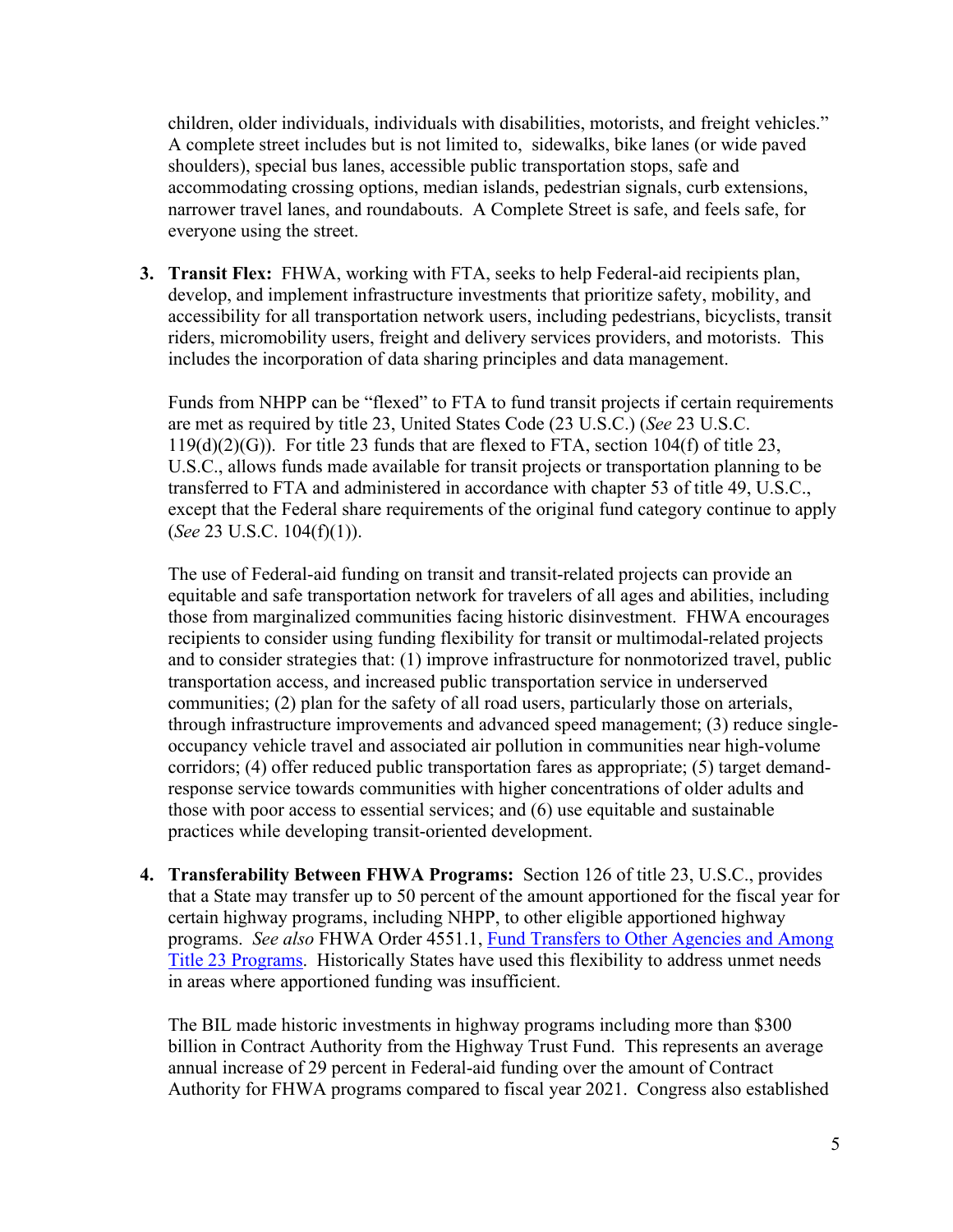more than a dozen new highway programs to help address urgent surface transportation needs.

States have the flexibility to transfer funds out of NHPP to other apportioned programs, but we encourage States to first consider the need to transfer in light of the significant increase in apportioned funding and the considerable funding for new programs. States, working with FHWA, should determine the need for NHPP funds – including the ability to apply NHPP funds to eligible assets owned by local governments, counties, and Tribes – and identify and prioritize projects that maximize the NHPP funding before deciding to transfer funds out of the NHPP.

See Section D.5. for additional NHPP specific transfer information.

**5. ADA:** The Americans with Disabilities Act (ADA) of 1990 and Section 504 of the Rehabilitation Act of 1973 prohibit discrimination against people with disabilities and ensure equal opportunity and access for persons with disabilities. The Department of Transportation's Section 504 regulations apply to recipients of the Department's financial assistance (*See* 49 CFR 27.3(a)). Title II of the ADA applies to public entities regardless of whether they receive Federal financial assistance (*See* 28 CFR 35.102(a)). The ADA requires that no qualified individual with a disability shall, because a public entity's facilities are inaccessible to or unusable by individuals with disabilities, be excluded from participation in, or be denied the benefits of the services, programs, or activities of a public entity, or be subjected to discrimination by any public entity (*See* 28 CFR 35.149). A public entity's pedestrian facilities are considered a "service, program, or activity" of the public entity. As a result, public entities and recipients of Federal financial assistance are required to ensure the accessibility of pedestrian facilities in the public right-of-way, such as curb ramps, sidewalks, crosswalks, pedestrian signals, and transit stops in accordance with applicable regulations.

Funds from NHPP are available to improve accessibility and to implement recipients' ADA transition plans and upgrade their facilities to eliminate physical obstacles and provide for accessibility for individuals with disabilities. FHWA will provide oversight to recipients of NHPP funds to ensure that each public agency's project planning, design, and construction programs comply with ADA and Section 504 accessibility requirements.

**6. Equity:** The BIL provides considerable resources to help States and other funding recipients advance projects that consider the unique circumstances affecting community members' mobility needs and allocate resources consistently with those needs, enabling the transportation network to effectively serve all community members. FHWA will work with States to ensure consideration of using NHPP funds for projects and inclusion of project elements that proactively address racial equity, workforce development, economic development, and remove barriers to opportunity, including automobile dependence in both rural and urban communities as a barrier to opportunity or to redress prior inequities and barriers to opportunity.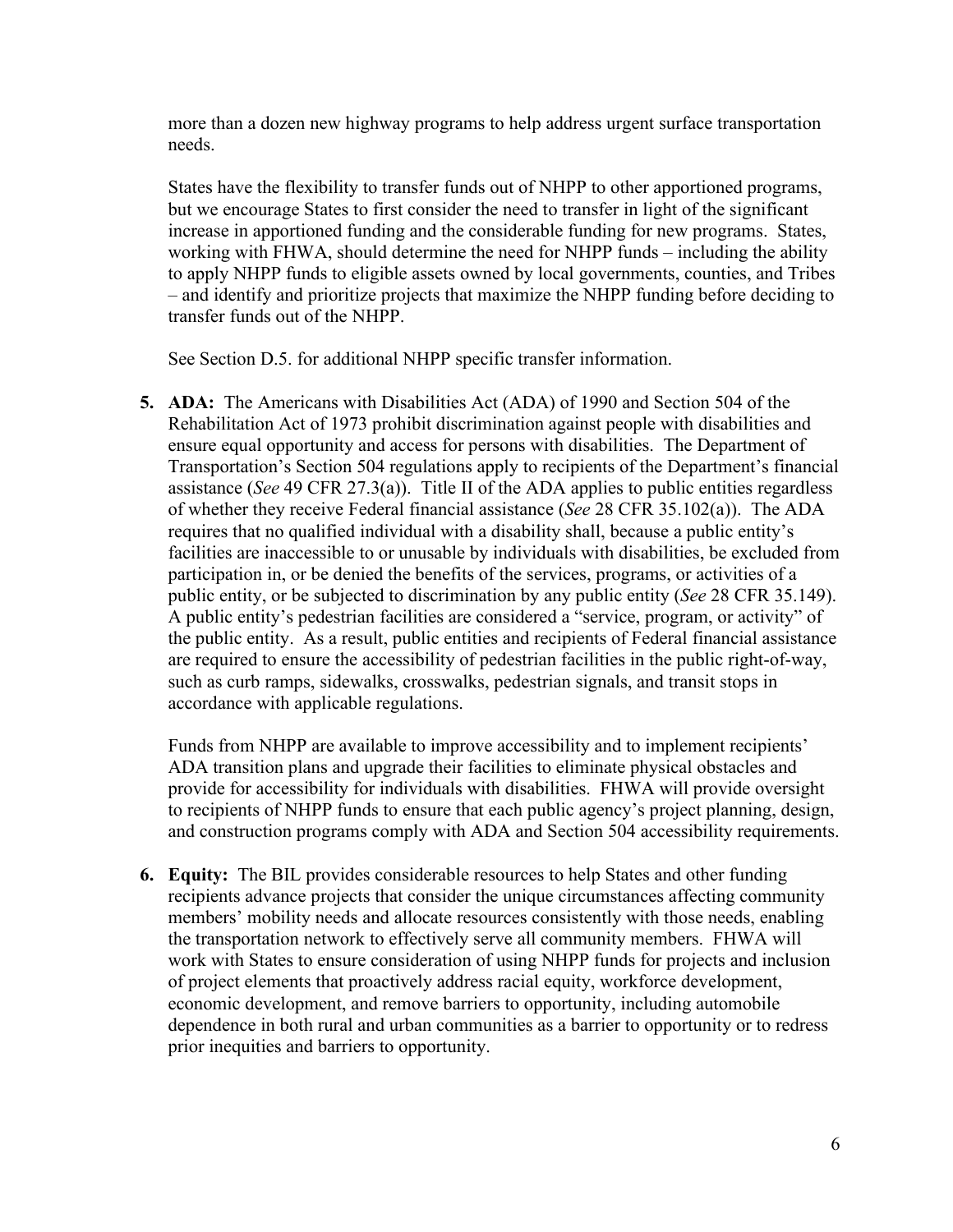Federal-aid recipients, including recipients of NHPP funds, are responsible for involving the public, including traditionally underserved and underrepresented populations in transportation planning and complying with participation and consultation requirements in 23 CFR 450.210 and 23 CFR 450.316, as applicable. "Underserved populations" include minority and low-income populations but may also include many other demographic categories that face challenges engaging with the transportation process and receiving equitable benefits (*See* [FHWA's Environmental Justice Reference Guide](https://www.fhwa.dot.gov/environment/environmental_justice/publications/reference_guide_2015/fhwahep15035..pdf) for additional information). In addition, NHPP projects can support the Justice40 Initiative, which establishes a goal that at least 40 percent of the benefits of federal investments in climate and clean energy infrastructure are distributed to disadvantaged communities. (*See* [OMB's Interim Implementation Guidance for the Justice40 Initiative](https://www.whitehouse.gov/wp-content/uploads/2021/07/M-21-28.pdf) or its successor for additional information).

To assist with these public engagement efforts, FHWA expects recipients of NHPP funds to engage with all impacted communities and community leaders to determine which forms of communication are most effective. Recipients should gain insight on the unique circumstances impacting various disadvantaged and underrepresented groups so that new channels for communication may be developed. And, the recipients should use this information to inform decisions across all aspects of project delivery including planning, project selection, and the design process.

Among other things, recipients of NHPP funds are also required to assure equitable treatment of workers and trainees on highway projects through compliance with Equal Employment Opportunity requirements under 23 CFR Part 230, Subpart A, as well as ensuring nondiscrimination in all of their operations on the basis of race, color, or national origin under Title VI of the Civil Rights Act of 1964. Recipients of NHPP funds should ensure that they have the capacity and expertise to address Federal civil rights protections that accompany grant awards.

**7. Climate Change and Sustainability:** The United States is committed to a whole-ofgovernment approach to reducing economy-wide net greenhouse gas pollution by 2030. The BIL provides considerable resources—including new programs and funding—to help States and other funding recipients advance this goal in the transportation sector. In addition, the BIL makes historic investments to improve the resilience of transportation infrastructure, helping States and communities prepare for hazards such as wildfires, floods, storms, and droughts exacerbated by climate change.

FHWA encourages the advancement of projects that address climate change and sustainability. To enable this, FHWA encourages recipients to consider climate change and sustainability throughout the planning and project development process, including the extent to which projects under NHPP align with the President's greenhouse gas reduction, climate resilience, and environmental justice commitments. In particular, consistent with the statute and guidance below, recipients should fund projects that reduce carbon dioxide emissions. FHWA encourages recipients to fund projects that support fiscally responsible land use and transportation efficient design, or incorporate electrification or zero emission vehicle infrastructure. In addition, FHWA encourages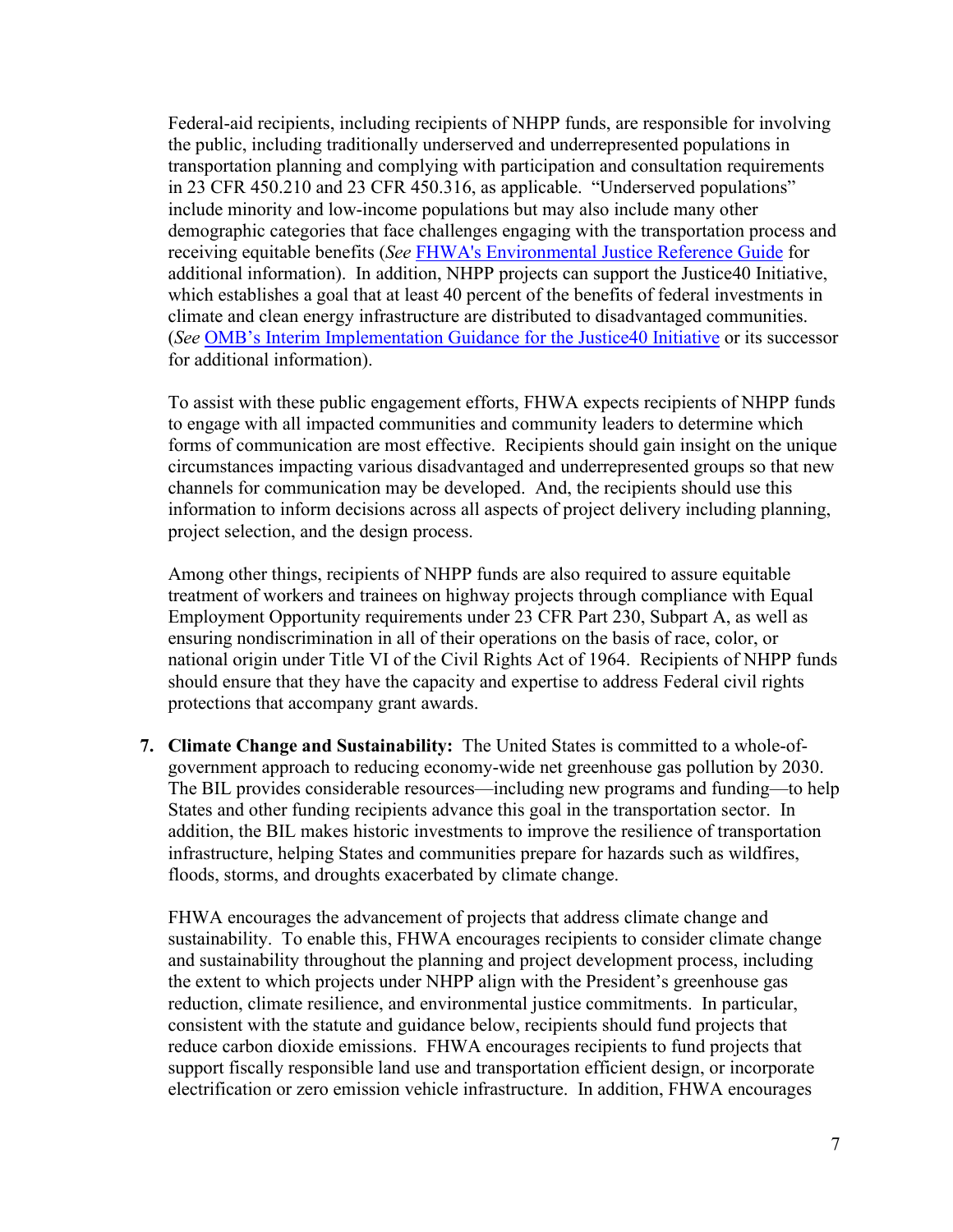recipients to consider projects under NHPP that support climate change resilience, including consideration of the risks associated with wildfires, drought, extreme heat, and flooding, in line with guidance for projects in floodplains. FHWA also encourages recipients to consider projects under NHPP that address environmental justice concerns.

**8. Labor and Workforce:** Highway programs, including NHPP, may provide opportunities to support the creation of good-paying jobs, including jobs with the free and fair choice to join a union, and the incorporation of strong labor standards, such as the use of project labor agreements; employer neutrality with respect to union organizing; the use of an appropriately trained workforce (in particular registered apprenticeships and other joint labor-management training programs); and the use of an appropriately credentialed workforce in project planning stages and program delivery. Under BIL Section 25019, projects using NHPP and other Federal-aid highway program funds may be awarded with a local or other geographic or economic hiring preference, including any such preference that may be included in a prehire agreement, without the need for any prior approval from FHWA, subject to any applicable State and local laws, policies, and procedures.

Recipients should work with FHWA, to the extent possible, to identify opportunities for Federal-aid highway investments to advance high-quality job creation through the use of local or other geographic or economic hire provisions authorized under section 25019 in the BIL, and Indian employment preference for projects that are located on or near Tribal reservations authorized under 23 U.S.C. 140(d), or other workforce strategies targeted at expanding workforce training opportunities for people to get the skills they need to compete for these jobs, especially underrepresented populations: women, people of color, and groups with other systemic barriers to employment (people with disabilities, formerly incarcerated, etc.).

**9. Truck Parking:** Truck parking shortages are a national concern affecting the efficiency of U.S. supply chains and safety for truck drivers and other roadway users. Jason's Law, which was passed in 2012, established a national priority on addressing the shortage of long-term parking for commercial motor vehicles on the NHS.

Many Federal-aid highway funding programs have eligibility for truck parking projects, including the NHPP. NHPP funds may be obligated for a project on an eligible facility that supports progress toward the achievement of national performance goals for improving infrastructure condition, safety, congestion reduction, system reliability, or freight movement on the NHS (*See* 23 U.S.C. 119(d)(1)). Eligible projects include highway safety improvements on the NHS (*See* 23 U.S.C. 119(d)(2)(I)), which may include truck parking (*See* 23 U.S.C. 148(a)(4)(B)(xxiii)).

States should consider working with private sector truck stop operators and the trucking community in the siting and development of specific truck parking projects. States also are encouraged to offer opportunities for input from commercial motor vehicle drivers and truck stop operators through their State Freight Advisory Committees established under 49 U.S.C. 70201.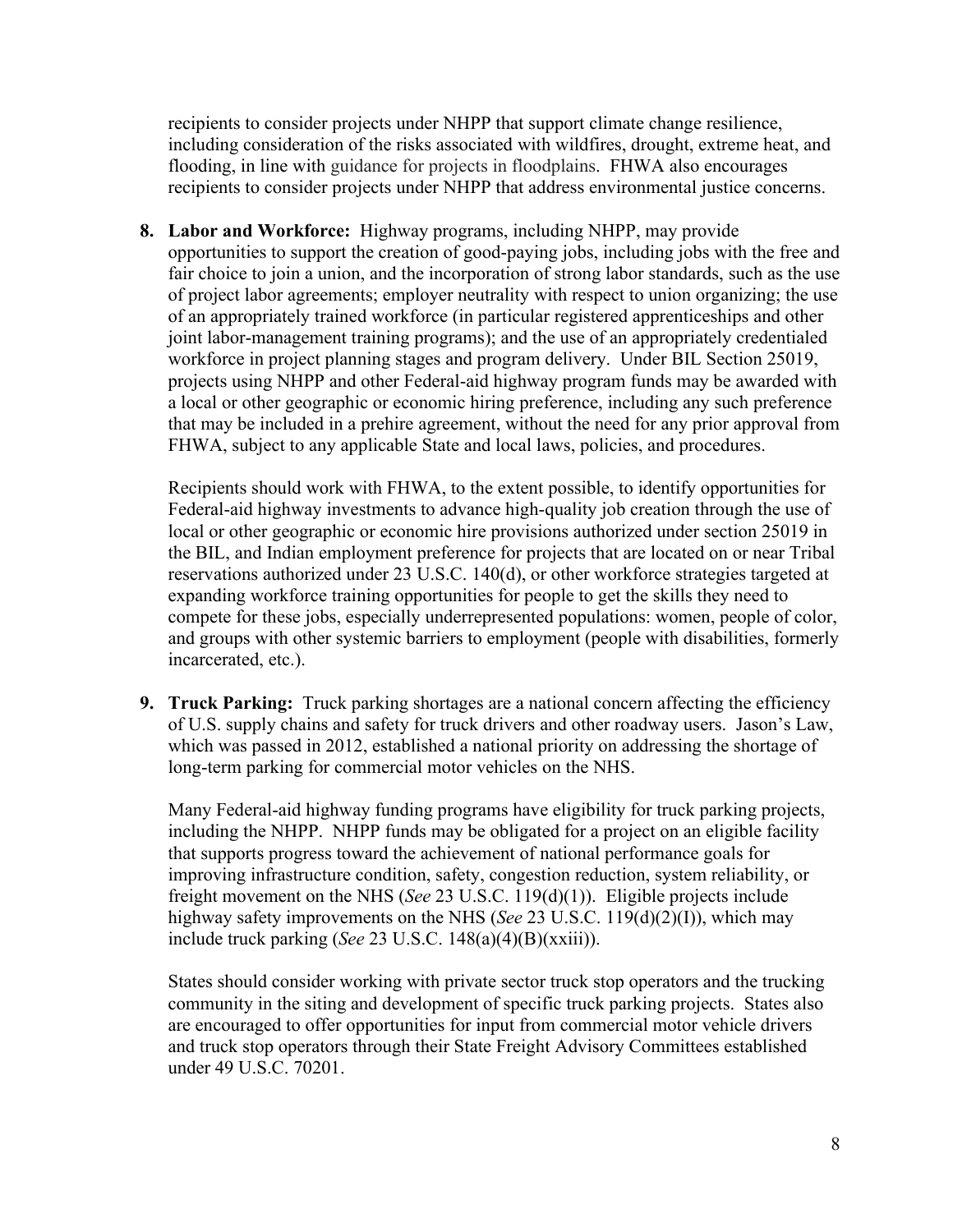# <span id="page-8-0"></span>**C. GOVERNING AUTHORITIES**

- **1.** Section 11101 of the BIL authorizes contract authority for the NHPP.
- **2.** Section 11104 of the BIL updates apportionment instructions in 23 U.S.C. 104.
- **3.** Section 11105 of the BIL amends the NHPP in 23 U.S.C. 119.
- **4.** Section 11310 of the BIL amends 23 U.S.C. 144 for Bundling of Bridge Projects.
- **5.** Section 11524 of the BIL amends Bridge Terminology in 23 U.S.C. 119.

#### <span id="page-8-1"></span>**D. FUNDING**

**1. Authorization Levels:** Estimated annual NHPP funding under the BIL is:

| <b>Estimated Annual NHPP Funding</b> |            |  |
|--------------------------------------|------------|--|
| Fiscal Year (FY) 2022                | \$28.439 B |  |
| FY 2023                              | \$29.008 B |  |
| FY 2024                              | \$29.588 B |  |
| FY 2025                              | \$30.180 B |  |
| FY 2026                              | \$30.784 B |  |

The BIL sets each State's initial share of Federal-aid highway program apportioned (formula) funds annually based on the share of formula funds each State received in fiscal year 2021. The methodology for calculating the apportionments for FY 2022 under 23 U.S.C. 104 is discussed in FHWA Notice N4510.858 [\(FHWA Notice N4510.858\)](https://www.fhwa.dot.gov/legsregs/directives/notices/n4510858/). For FY 2023 through 2026 funds, please revisit FHWA's Notice website at the appropriate future time [\(FHWA Notice Website\)](https://www.fhwa.dot.gov/legsregs/directives/notices/).

From the State's NHPP apportionment, 2 percent is to be set aside for State Planning and Research (SPR) (*See* 23 U.S.C. 505).

The Fiscal Management Information System Program Codes for these NHPP funds are as follows:

| Program<br>Code  | <b>Program Description</b>                                   | Title 23<br>Reference                  |
|------------------|--------------------------------------------------------------|----------------------------------------|
| Y <sub>001</sub> | National Highway Performance Program (NHPP)                  | Section 119;<br>23 U.S.C.<br>104(b)(1) |
| Y002             | National Highway Performance Program (NHPP) Exempt           | Section 119<br>[BIL §<br>11102(b)(14)  |
| Y008             | <b>NHPP</b> Protective Features                              | 23 U.S.C.<br>119(k)                    |
| Y510             | NHPP Set-Aside for National Highway System Bridge<br>Penalty | 23 U.S.C.<br>119(f)(2)                 |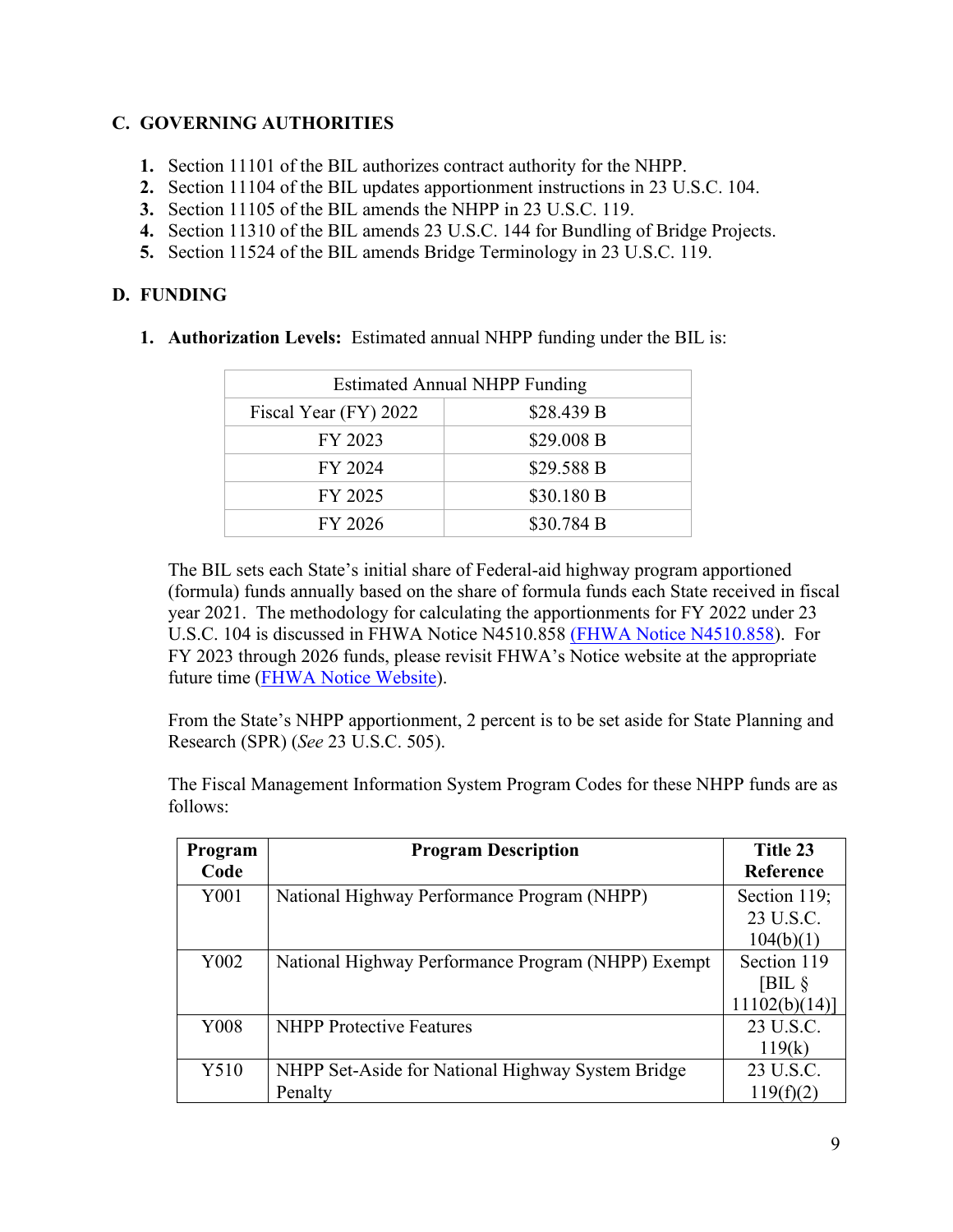| NHPP Set-Aside for Minimum Condition of Interstate | 23 U.S.C.      |
|----------------------------------------------------|----------------|
| Penalty                                            | 119(f)(1)A)(i) |

**2. Period of Availability:** NHPP funds are contract authority. NHPP obligations are reimbursed from the Highway Account of the Highway Trust Fund. NHPP funds are available for obligation for a period of 3 years after the last day of the fiscal year for which the funds are authorized (*See* 23 U.S.C. 118(b)). Thus, funds are available for obligation for up to 4 years.

NHPP funds from previous authorizations continue to be available for their original period of availability, but are subject to 23 U.S.C. 119, as amended by the BIL.

- **3. Obligation Limitation:** NHPP funds are subject to the annual obligation limitation imposed on the Federal-aid highway program except for \$639,000,000 in each of fiscal years 2022 through 2026 that are exempted by Section 11102(b)(14) of the BIL. The exception (exempt) amount may change in the annual appropriations act.
- **4. Federal share:** The Federal share for NHPP-funded projects is governed by 23 U.S.C. 120, as amended by the BIL, except as provided in 23 U.S.C. 119(e)(5). It is generally 80 percent (*See* 23 U.S.C. 120(b)). The Federal share for projects on the Interstate System is 90 percent unless the project adds lanes that are not high-occupancy-vehicle or auxiliary lanes (*See* 23 U.S.C. 120(a)). For projects that add single occupancy vehicle capacity, that portion of the project will revert to an 80 percent Federal share. An upward sliding scale adjustment is available to States having public lands (*See* [Sliding Scale](http://www.fhwa.dot.gov/legsregs/directives/notices/n4540-12.cfm)  [Rates In Public Land States\)](http://www.fhwa.dot.gov/legsregs/directives/notices/n4540-12.cfm). States may choose a lower Federal share on Federal-aid projects as provided in 23 U.S.C. 120(h).

Certain types of improvements, predominantly safety improvements, listed in 23 U.S.C.  $120(c)(1)$ , as amended by the BIL, may have a Federal share of 100 percent. States are encouraged to consider the use of NHPP funds for such safety improvements that would increase the Federal share to 100 percent. Use of this provision is limited to 10 percent of the total funds apportioned to a State under 23 U.S.C. 104. *See* FHWA Memo, "Increased Federal Share under 23 U.S.C. 120(c)(1)," dated November 25, 2014 [\(Increased Federal Share under 23 U.S.C. 120\(c\)\(1\)\)](http://www.fhwa.dot.gov/federalaid/141125.cfm).

In accordance with 23 U.S.C. 120(f), funds apportioned under 23 U.S.C. 104 may be used at 100 percent Federal share for Federal-aid highways within Indian reservations, national parks, and monuments.

NHPP funds may be used for workforce development, training, and education activities and the Federal share for such activities carried out with NHPP funds under 23 U.S.C. 504(e)(1)(A) - (H), is 100 percent (*See* 23 U.S.C. 504(e), as amended by the BIL). Under 23 U.S.C. 504(b)(3)(A)(ii), NHPP funds can be used as the non-Federal share to match the 50 percent Federal share for projects funded by the Local Technical Assistance Program under 23 U.S.C. 504(b)(1) and (2).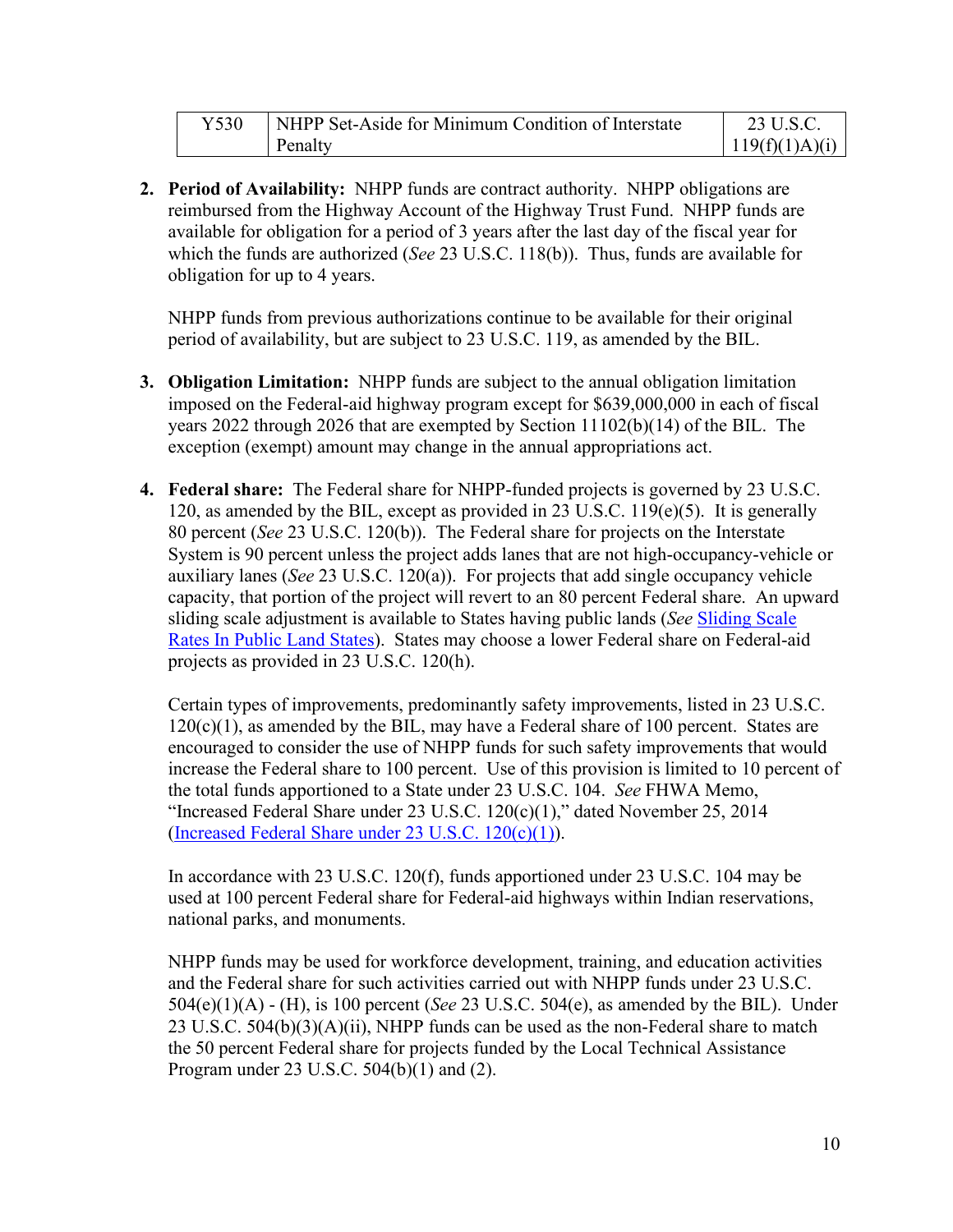Projects located on toll roads are generally subject to a Federal share specified in the applicable tolling statute. In the case of a project to replace or retrofit a diesel fuel ferry vessel that provides substantial emissions reductions, the Federal share of the cost of the project may be up to 85 percent, as determined by the State (*See* BIL § 1117(b)(1)). The provision for increased Federal share to replace or retrofit a diesel fuel ferry vessel terminates on September 30, 2025 (*See* BIL § 1117(b)(2)).

Section 1435 of the Fixing America's Surface Transportation Act (FAST Act) (Public Law 114-94) amended section 1528 of the Moving Ahead for Progress in the 21st Century Act (MAP-21) (Public Law 112-141) concerning the Federal share for Appalachian Development Highway System (ADHS) projects as provided in 40 U.S.C. 14501. For FYs 2012 through 2050, the Federal share for local access roads and ADHS projects that contribute to the completion of the ADHS and are included in the latest approved Cost to Complete Estimate, may be up to 100 percent, as determined by the State. Work on completed segments of the ADHS or a section that was listed as ineligible in the latest approved Cost to Complete Estimate, could be eligible for NHPP or Surface Transportation Block Grant (STBG) funds, but only at a Federal share specified in 23 U.S.C. 120.

Projects incorporating Innovative Project Delivery as described in 23 U.S.C. 120(c)(3), as amended by the BIL, may be increased by up to 5 percent of the total project cost not to exceed a 100 percent Federal share, subject to limitations in 23 U.S.C. 120(c)(3).

The Federal share for NHPP projects and activities is reduced to 65 percent for States that have not developed and implemented an asset management plan in the required time periods as provided in Section 119(e)(5) (*See* [Section F](#page-13-0) of this memorandum).

**5. Transferability of NHPP Funds:** As discussed in Section B.4., Section 126 of title 23, U.S.C. as amended by the BIL, provides for and places conditions on the transfer of funds apportioned under 23 U.S.C. 104(b). *See also* FHWA Order 4551.1, "Fund Transfers to Other Agencies and Among Title 23 Programs" dated August 12, 2013, [\(Fund Transfers to Other Agencies and Among Title 23 Programs\)](http://www.fhwa.dot.gov/legsregs/directives/orders/45511.cfm).

The ability to transfer NHPP funds is restricted by 23 U.S.C. 119(f)(1)-(2), if:

- a. The State's Interstate System condition (excluding bridges) falls below the minimum threshold established under  $23 \text{ U.S.C. } 150 \text{(c)}(3)$ ; or
- b. More than 10 percent of the total deck area of bridges in the State on the NHS is located on bridges that have been classified as in poor condition (*See* [Section G](#page-14-0) of this memorandum).
- **6. Deobligations of Other Title 23 Obligated Funds:** Project Agreements should not be modified to replace one Federal fund category with another unless specifically authorized by statute (*See* 23 CFR 630.110(a)).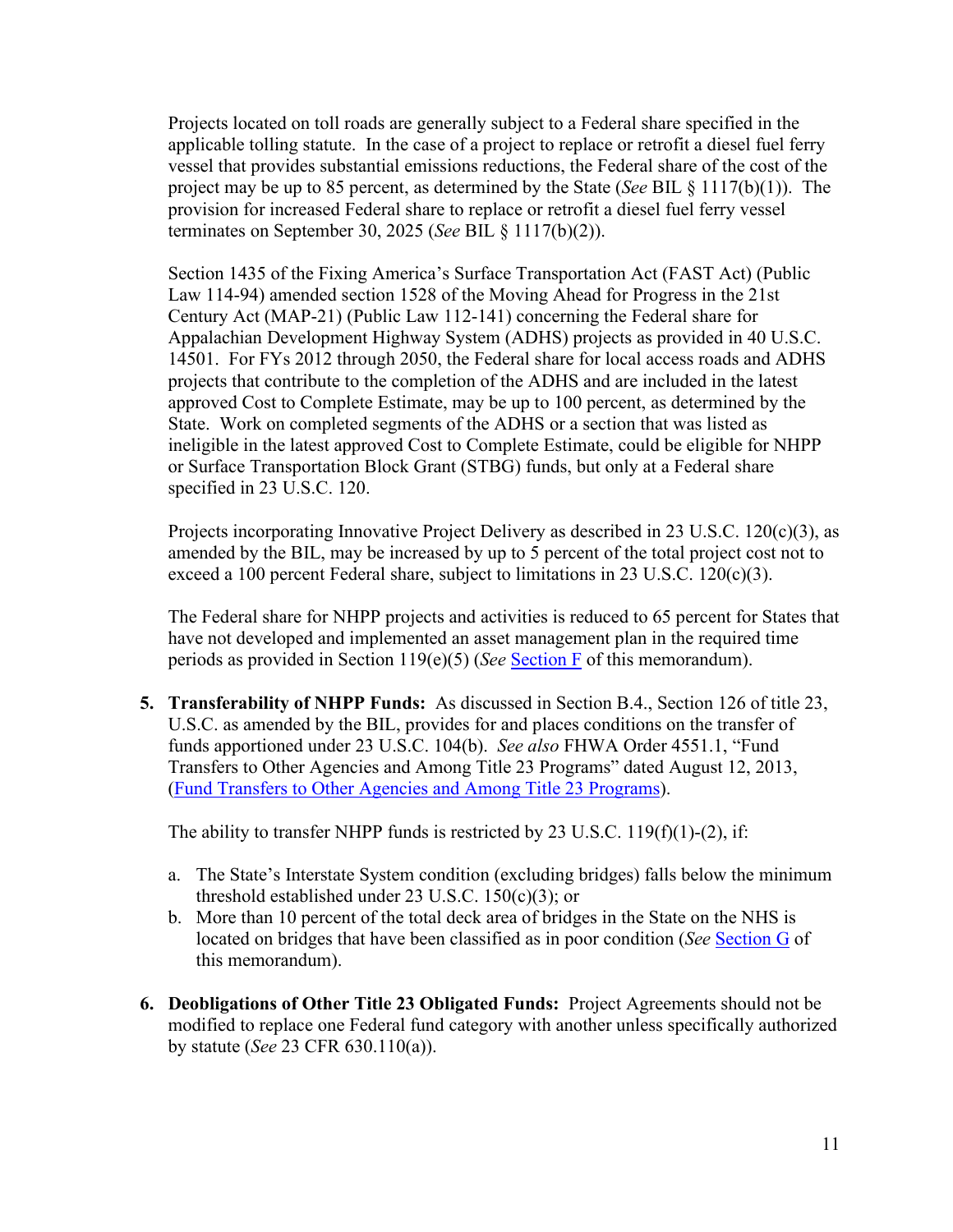# <span id="page-11-0"></span>**E. ELIGIBLE ACTIVITIES**

- 1. Subject to the general eligibility requirements described in 23 U.S.C. 119(d)(1), the following activities are listed as eligible in 23 U.S.C. 119(d):
	- a. Construction, reconstruction, resurfacing, restoration, rehabilitation, preservation, or operational improvement of segments of the NHS. The terms "Construction" and "Operational improvement" are defined in 23 U.S.C. 101(a).
	- b. Construction, replacement (including replacement with fill material), rehabilitation, preservation, and protection (including scour countermeasures, seismic retrofits, impact protection measures, security countermeasures, and protection against extreme events) of bridges on the NHS.
	- c. Construction, replacement (including replacement with fill material), rehabilitation, preservation, and protection (including impact protection measures, security countermeasures, and protection against extreme events) of tunnels on the NHS.
	- d. Inspection and evaluation, as described in 23 U.S.C. 144 as amended by the BIL, of bridges and tunnels on the NHS, and inspection and evaluation of other highway infrastructure assets on the NHS. This includes, but is not limited to, signs, retaining walls, and drainage structures.
	- e. Training of bridge and tunnel inspectors, as described in 23 U.S.C. 144, as amended by the BIL.
	- f. Construction, rehabilitation, or replacement of existing ferry boats and ferry boat facilities, including approaches that connect road segments of the NHS. Eligible ferry approaches are described in 23 U.S.C. 129(b). Eligible ferry boats and facilities are described in 23 U.S.C. 129(c), as amended by the BIL.
	- g. Construction, reconstruction, resurfacing, restoration, rehabilitation, and preservation of, and operational improvements for, a Federal-aid highway not on the NHS, and construction of a transit project eligible for assistance under chapter 53 of Title 49, U.S.C., if:
		- (i) The highway project or transit project is in the same corridor as, and in proximity to, a fully access-controlled highway on the NHS;
		- (ii) The construction or improvements will reduce delays or produce travel time savings on the fully access-controlled highway described in clause (i) and improve regional traffic flow; and
		- (iii) The construction or improvements are more cost-effective, as determined by benefit-cost analysis, than an improvement to the fully access-controlled highway on the NHS.
	- h. Bicycle transportation and pedestrian walkways in accordance with 23 U.S.C. 217, as amended by the BIL. The project or activity must be associated with an NHS facility (*See* 23 U.S.C. 217(b)).
	- i. Highway safety improvements on the NHS. The term "Safety improvement project" is defined in 23 U.S.C. 101(a), as amended by the BIL.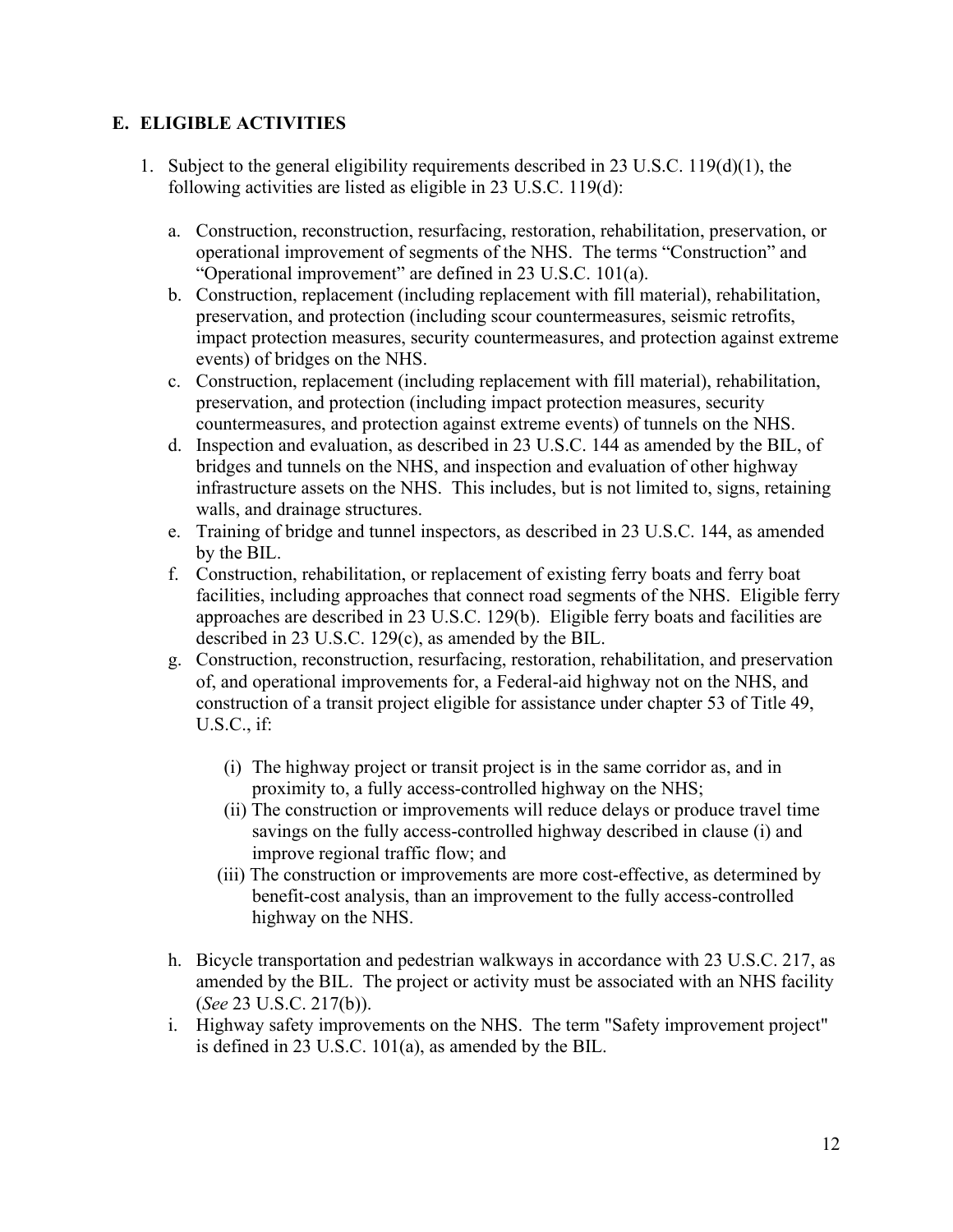- j. Capital and operating costs for traffic and traveler information monitoring, management, and control facilities and programs. The project or activity must be associated with an NHS facility.
- k. Development and implementation of a State asset management plan for the NHS, including data collection, maintenance, and integration and the cost associated with obtaining, updating, and licensing software and equipment required for risk-based asset management and performance-based management.
- l. Infrastructure-based intelligent transportation systems capital improvements, including the installation of vehicle-to-infrastructure communication equipment. The project or activity must be associated with an NHS facility.
- m. Environmental restoration and pollution abatement in accordance with 23 U.S.C. 328. The project must be associated with an NHS facility.
- n. Control of noxious weeds and aquatic noxious weeds and establishment of native species in accordance with 23 U.S.C. 329. The project or activity must be associated with an NHS facility.
- o. Environmental mitigation efforts related to projects funded with NHPP, as described in 23 U.S.C. 119(g). The project or activity must be associated with an NHS facility.
- p. Construction of publicly owned intracity or intercity bus terminals servicing the NHS.

BIL § 11105(2) amended 23 U.S.C. 119(d)(2)(q) through (s), to make three new categories of activities eligible under NHPP:

- q. Undergrounding public utility infrastructure carried out in conjunction with a project otherwise eligible under NHPP.
- r. Resiliency improvements on the NHS (and in some cases on facilities off the NHS), including protective features described in 23 U.S.C. 119(k)(2) as amended by section 11105(4) of BIL, and as described in [Section I](#page-15-0) of this memorandum.
- s. Implement activities to protect segments of the NHS from cybersecurity threats.

The following activities are made eligible by other subsections of 23 U.S.C. 119:

- t. Upon request of a State and subject to the approval of the Secretary, if Transportation Infrastructure Finance and Innovation Act (TIFIA) credit assistance is approved for an NHPP-eligible project, the State may use NHPP funds to pay the subsidy and administrative costs associated with providing Federal credit assistance for the project (*See* 23 U.S.C. 119(h)).
- u. Reconstruction, resurfacing, restoration, rehabilitation, or preservation of a bridge on a Federal-aid highway that is not on the NHS. To use this provision, States must ensure any obligations required under 23 U.S.C. 119(f) are satisfied. The obligation requirements are discussed in [Section G](#page-14-0) of this memorandum (*See* 23 U.S.C. 119(i)).
- v. A State may use NHPP funds for projects intended to reduce the risk of failure of critical infrastructure in the State.In this subsection, the term "critical infrastructure" means those facilities the incapacity or failure of which would have a debilitating impact on national or regional economic security, national or regional energy security, national or regional public health or safety, or any combination of those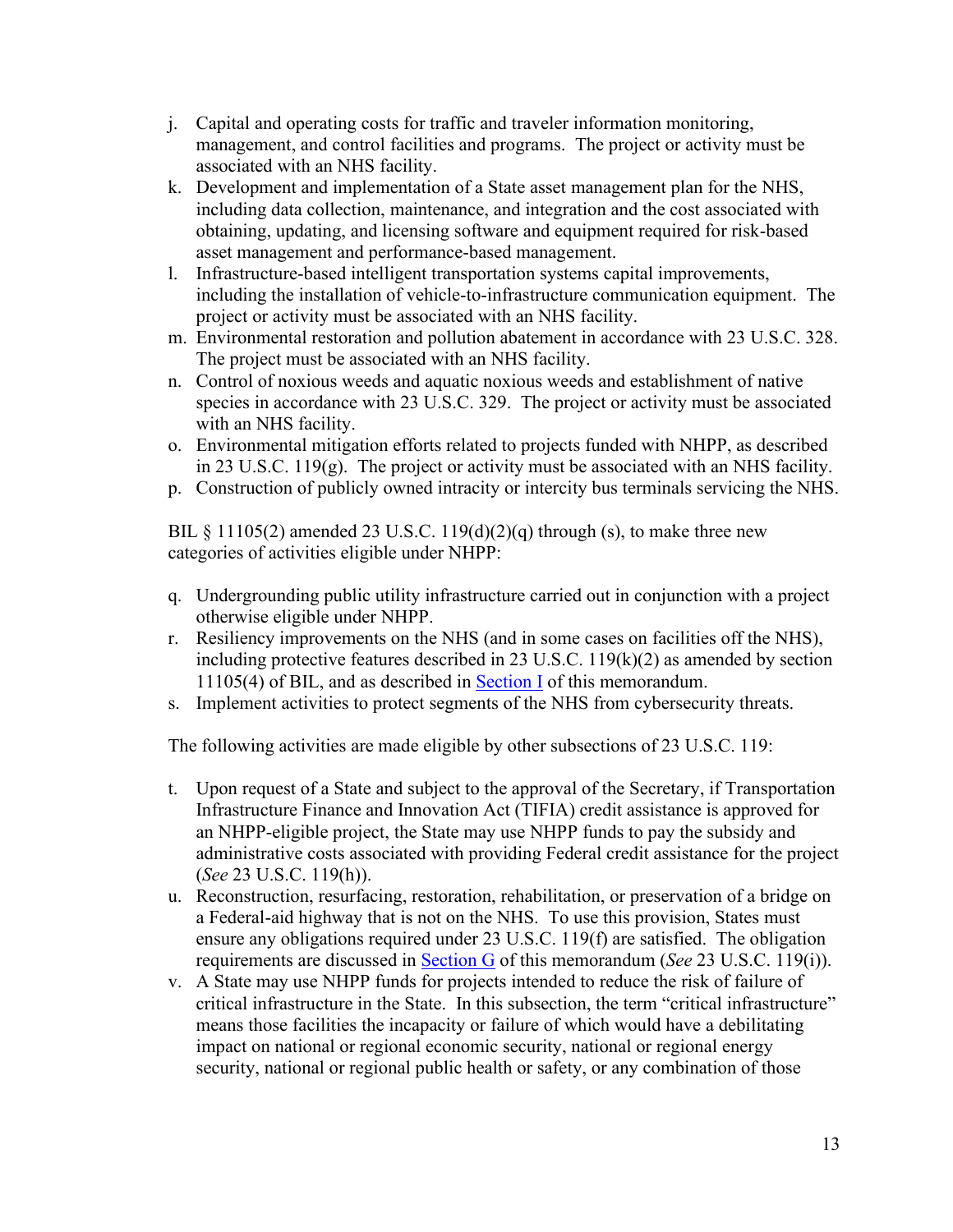matters. This eligibility is limited to NHS facilities that are eligible under 23 U.S.C.  $119(j)$ .

The following activities are made eligible by other sections of 23 U.S.C.:

- w. Workforce development, training, and education activities under 23 U.S.C. 504(e).
- x. Preferential parking for carpools associated with an NHS facility, including the addition of electric vehicle charging stations or natural gas vehicle refueling stations, as provided for in 23 U.S.C. 137(f).
- y. Public transportation projects: 1) as described in 23 U.S.C. 142(a)(1), (b), and (c); and 2) meeting the requirements contained in 23 U.S.C. 142(d) through (f), and in 23 U.S.C. 119(d)(2)(G).
- 2. **Applicability of 23 U.S.C. 217(i) for Bicycle Projects**: 23 U.S.C. 217(i) requires that bicycle facilities be principally for transportation, rather than recreation, purposes. The transportation requirement under Section 217(i) is applicable only to bicycle projects; it does not apply to any other trail use or transportation mode.
- 3. **Applicability of Planning Requirements:** Projects must be identified in the Statewide Transportation Improvement Program (STIP)/Transportation Improvement Program (TIP) and be consistent with the Long-Range Statewide Transportation Plan and the Metropolitan Transportation Plan(s) (See 23 U.S.C.  $119(d)(1)$ ).

# <span id="page-13-0"></span>**F. STATE PERFORMANCE MANAGEMENT**

- **1. Performance Management:** As it pertains to the NHPP, the rulemaking mandated by 23 U.S.C. 150(c) established (*See* 23 CFR Part 490):
	- a. Data standards, data collection, metric calculation, and metric reporting requirements for States;
	- b. Performance measures to be used to assess pavement condition on the Interstate and non-Interstate NHS, bridge condition on the NHS, and performance of the Interstate and non-Interstate NHS and to carry out the NHPP.
	- c. Target establishment and reporting requirements for States and MPOs;
	- d. Progress reporting requirements for States and MPOs; and
	- e. An approach used by FHWA to determine if States have made significant progress in achieving their targets.
- **2. Asset Management:** The rulemaking required by 23 U.S.C. 119(e)(8) established the process for States to use in developing a risk-based asset management plan for preserving and improving the condition of the NHS (*See* 23 CFR Part 515). The rulemaking also established minimum standards for States to use in developing and operating bridge and pavement management systems as required by 23 U.S.C. 150(c)(3)(A)(i) (*See* 23 CFR 515.17). States are encouraged to include all infrastructure assets within the right-of-way corridor.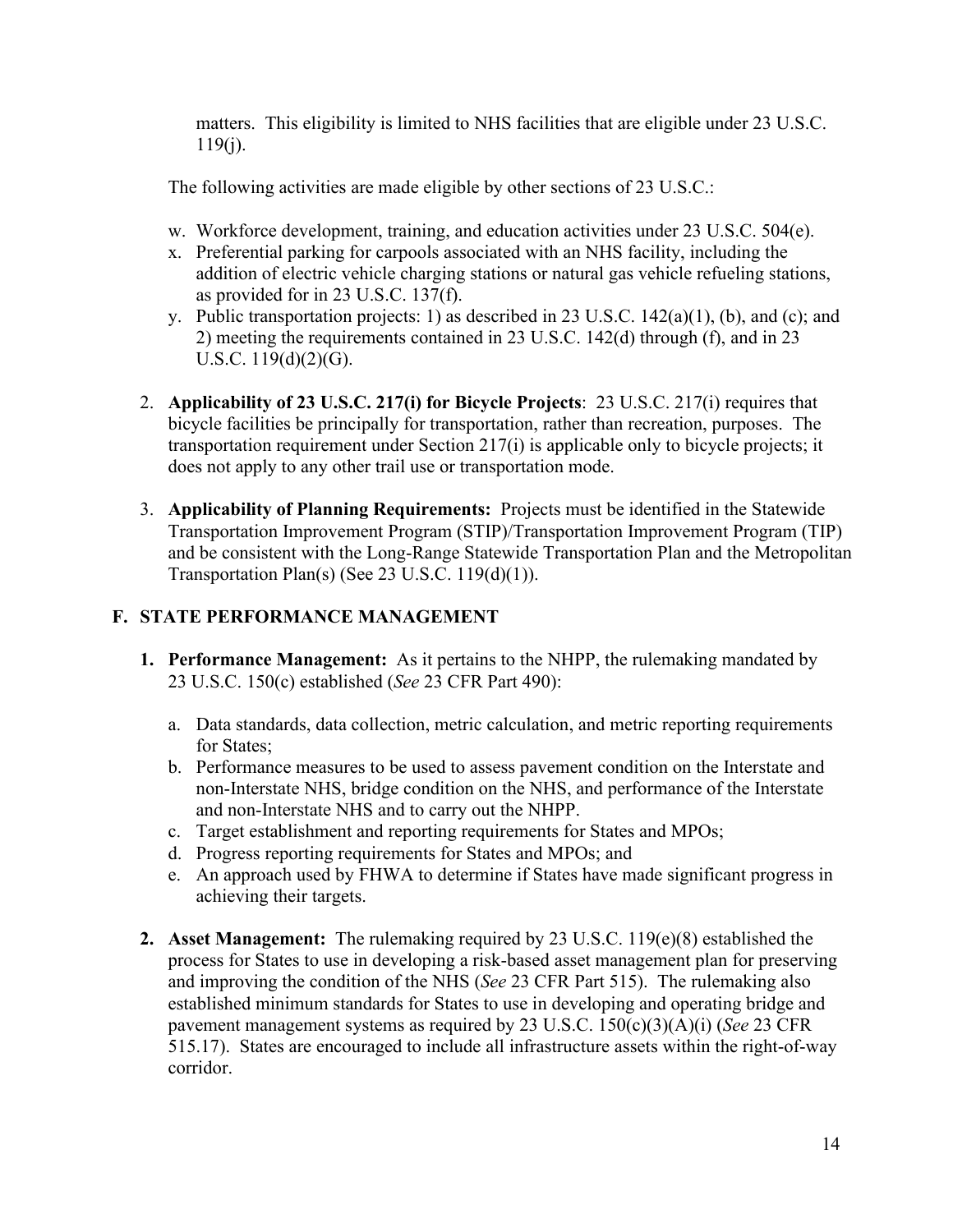The plan must include, at a minimum, the following:

- a. Summary list, including condition, of the State's NHS pavements and bridges;
- b. Asset management objectives and measures;
- c. Performance gap identification;
- d. Lifecycle cost and risk management analyses, both of which shall take into consideration extreme weather and resilience<sup>[1](#page-14-2)</sup>;
- e. Financial plan; and
- f. Investment strategies

(*See* 23 U.S.C. 119(e)(4), as amended by BIL).

Each State's process must be reviewed and certified, and then recertified at least every 4 years. Under 23 U.S.C. 119(e)(6), if certification is denied, the State will have at least 90 days to cure deficiencies. Each fiscal year, if the Secretary determines that a State has not developed and implemented a State asset management plan consistent with 23 U.S.C. 119 requirements, the Federal share payable on account of any project or activity for which NHPP funds are obligated by the State in that fiscal year shall be 65 percent (*See* 23 U.S.C. 119(e)(5)).

# <span id="page-14-0"></span>**G. INTERSTATE SYSTEM AND NHS BRIDGE CONDITION**

- **1. Interstate condition:** The Secretary established the minimum level of condition for Interstate pavements (*See* 23 U.S.C. 150(c)) (*See* 23 CFR Part 490). Under 23 U.S.C. 119(f), if Interstate pavement conditions in a State fall below the minimum set by the Secretary, the State must devote the resources as outlined in 23 CFR 490.317(e) to improve Interstate pavement conditions during the following fiscal year (and each year thereafter if the condition remains below the minimum).
- **2. NHS Bridge condition:** 23 U.S.C. 119(f) established a minimum standard for NHS bridge conditions. If more than 10 percent of the total deck area of bridges in the State on the NHS is located on bridges that are in poor condition for three consecutive years prior to the date of the determination, the State must devote NHPP funds as outlined in 23 CFR 490.413(a) to improve bridge conditions during the following fiscal year and each year thereafter in which the percentage of deck area on a bridge in poor condition remains at or above 10 percent of the total deck area on NHS bridges (*See* 23 U.S.C. 119(f) as amended by BIL § 11524(a)).

# <span id="page-14-1"></span>**H. BUNDLING OF BRIDGE PROJECTS**

This provision encourages States to save costs and time by bundling multiple eligible bridges into one project using STBG or NHPP funds under one project agreement. As required under 23 U.S.C. 144(j) as amended by BIL, each bridge project to be included in a bundle to be funded from NHPP or STBG funds must:

<span id="page-14-2"></span><sup>&</sup>lt;sup>1</sup> Additional guidance is forthcoming on this new BIL requirement.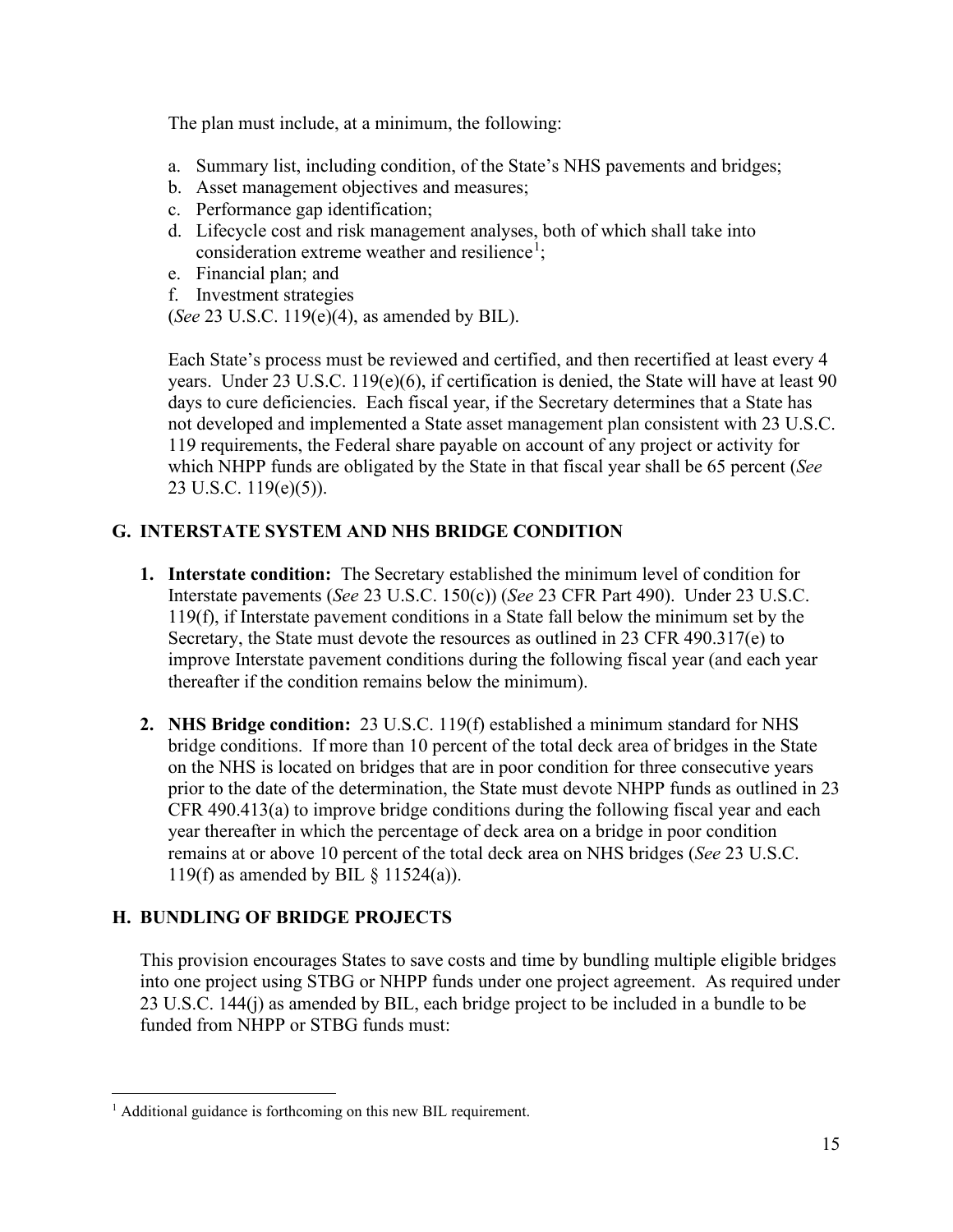- 1. Have the same financial characteristics, such as the same funding category or subcategory and the same Federal share;
- 2. Be eligible under 23 U.S.C. 119 or 23 U.S.C. 133 as amended by BIL;
- 3. Be included as a single bundled project in the applicable TIP or STIP; and
- 4. Be awarded to a single consultant or contractor pursuant to a contract for engineering and design or construction.

The requirements contained in 23 U.S.C. 144(j) only apply to activities funded by the project agreement for the bundled project. For example, preliminary engineering from multiple sources (in-house and consultant), may subsequently be bundled into a single bridge bundling construction contract project agreement. The provision does not preclude the use of other FHWA acceptable alternative contracting methods, including design-build, if the 23 U.S.C. 144(j) requirements are satisfied.

# <span id="page-15-0"></span>**I. RESILIENCY AND PROTECTIVE FEATURES**

Under 23 U.S.C. 119(d)(2)(R), as amended by BIL § 11105(2), NHPP funds may be used for "Resiliency improvements on the National Highway System, including protective features described in subsection  $(k)(2)$ ." Given the addition of a fourth purpose for the NHPP program – to "to provide support for activities to increase the resiliency of the National Highway System to mitigate the cost of damages from sea level rise, extreme weather events, flooding, wildfires, or other natural disasters", FHWA will be flexible in its interpretation of the term "resiliency improvements" and work with States seeking feedback on whether planned resiliency investments on NHS assets are eligible activities under NHPP. Resilience is defined in 23 U.S.C. 101(a)(24).

In addition to resiliency improvements on the NHS, a State may use not more than 15 percent of the funds apportioned to the State under 23 U.S.C. 104(b)(1) (NHPP) for each fiscal year for 1 or more protective features on a Federal-aid highway or bridge *not on the NHS.* The protective feature must be designed to mitigate the risk of recurring damage or the cost of future repairs from extreme weather events, flooding, or other natural disasters (*See* 23 U.S.C. 119 $(k)(1)$  as amended by BIL § 11105(4)). Other examples of natural disasters are provided in several locations in title 23, including 23 U.S.C. 119(b)(4), 23 U.S.C. 125(a)(1), 23 U.S.C.  $176(b)(2)(C)$ , and 23 U.S.C.  $176(e)(2)(C)$ . Natural disasters include, but are not limited to, a flood, hurricane, tidal wave, severe storm, wildfire, flooding, drought, levee and dam failures, rockslides, mudslides, sea level rise, extreme weather, including extreme temperatures, and earthquakes.

Under 23 U.S.C. 119(k)(2), as amended by BIL § 11105(4), a protective feature referred to in this section includes:

- 1. Raising roadway grades;
- 2. Relocating roadways in a base floodplain to higher ground above projected flood elevation levels or away from slide prone areas;
- 3. Stabilizing slide areas;
- 4. Stabilizing slopes;
- 5. Lengthening or raising bridges to increase waterway openings;